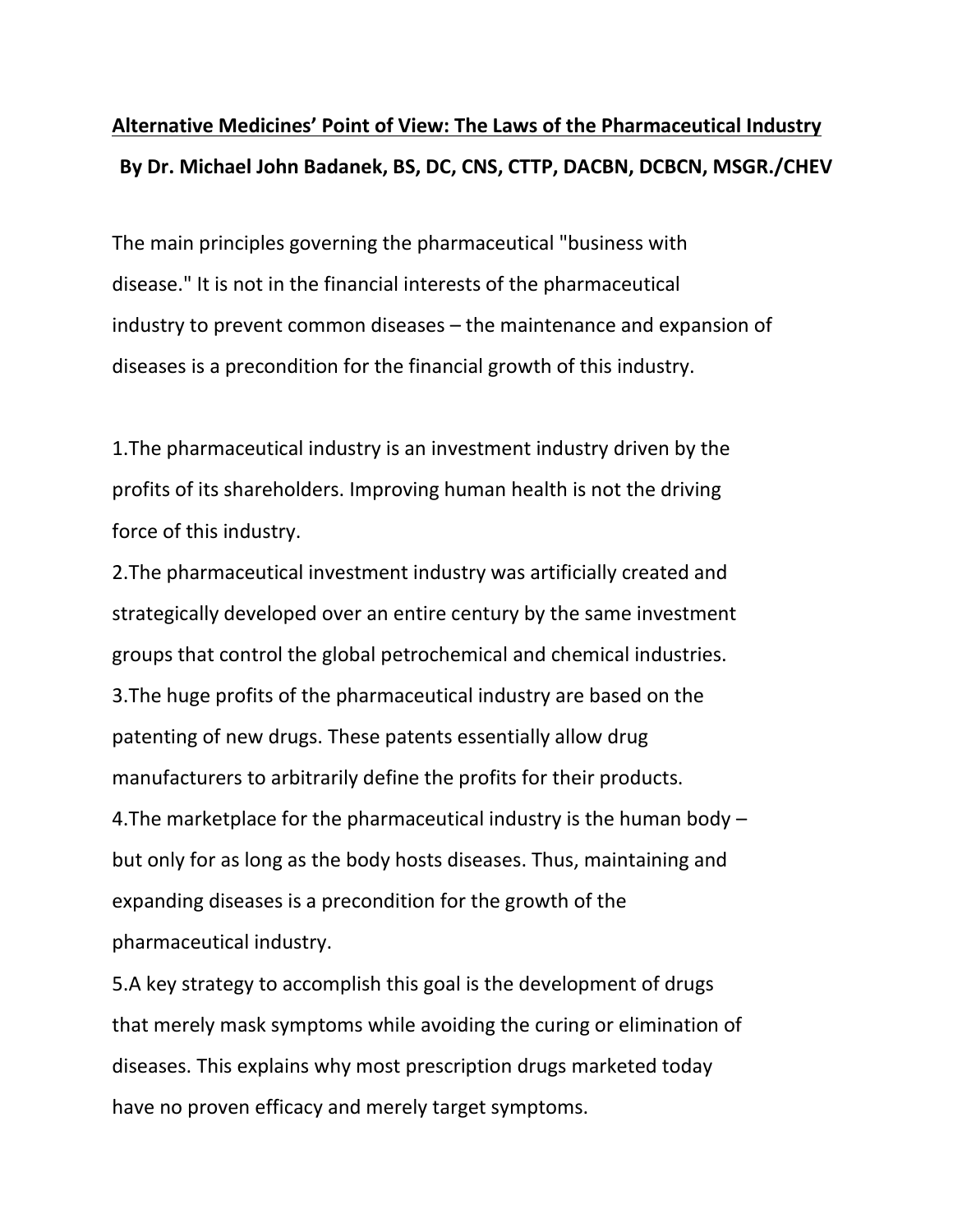6.To further expand their pharmaceutical market, the drug companies are continuously looking for new applications (indications) for the use of drugs they already market. For example, Bayer's pain pill Aspirin is now taken by 50 million healthy US citizens under the illusion it will prevent heart attacks.

7.Another key strategy to expand pharmaceutical markets is to cause new diseases with drugs. While merely masking symptoms short term, most of the prescription drugs taken by millions of patients today cause a multitude of new diseases as a result of their known long-term side effects. For example, all cholesterol-lowering drugs currently on the market are known to increase the risk of developing cancer – but only after the patient has been taking the drug for several years. 8.The known deadly side effects of prescription drugs are the fourth leading cause of death in the industrialized world, surpassed only by the number of deaths from heart attacks, cancer and strokes (Journal of the American Medical Association, April 15, 1998). This fact is no surprise either, because drug patents are primarily issued for new synthetic molecules. All synthetic molecules need to be detoxified and eliminated from the body, a system that frequently fails and results in an epidemic of severe and deadly side effects.

9.While the promotion and expansion of diseases increase the market of the pharmaceutical investment industry - prevention and root cause treatment of diseases decrease long-term profitability; therefore, they are avoided or even obstructed by this industry.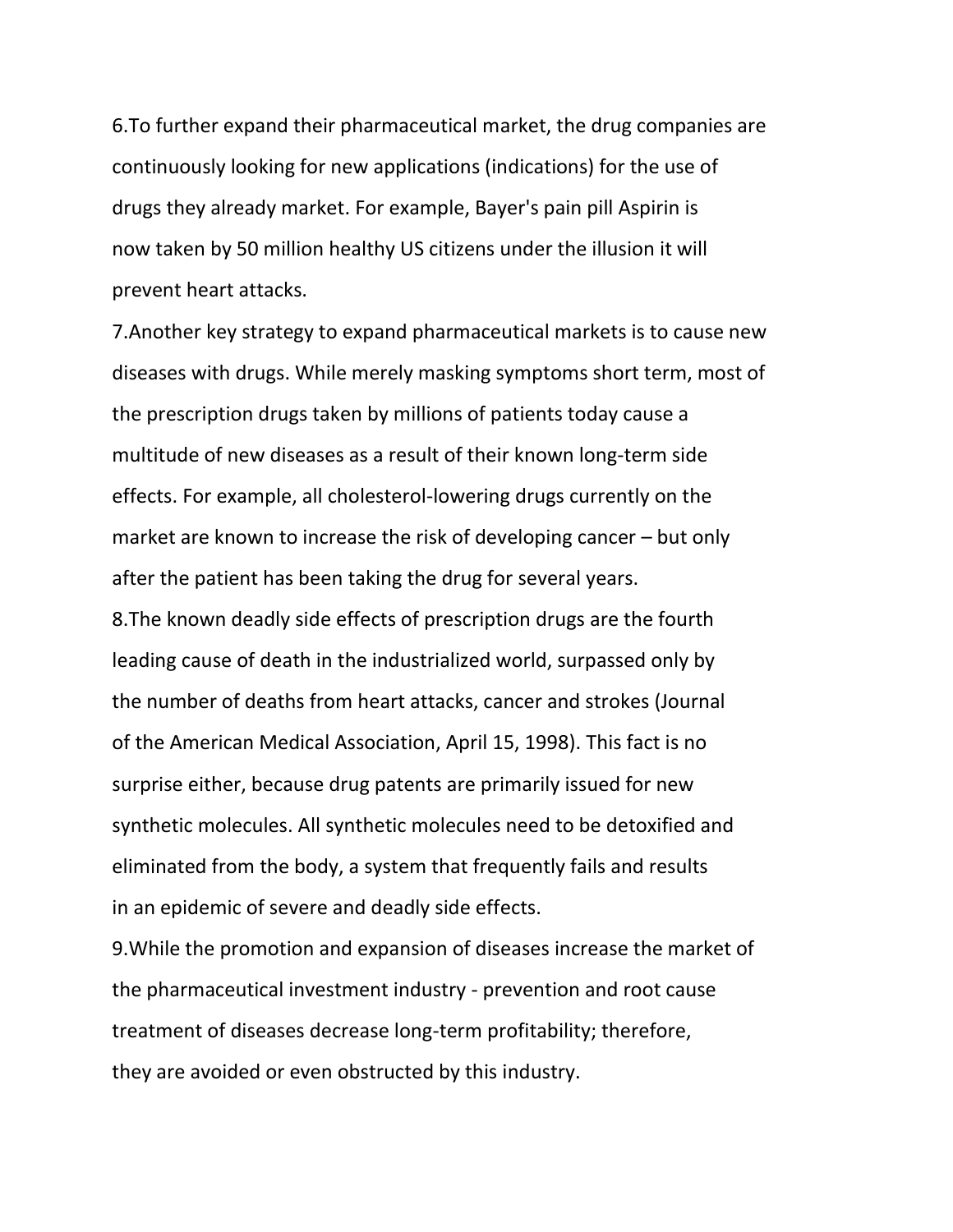10.Worst of all, the eradication of diseases is by its very nature incompatible with and diametrically opposed to the interests of the pharmaceutical investment industry. The eradication of diseases now considered as potential drug markets will destroy billions of investment dollars and eventually will eliminate this entire industry. 11.Vitamins and other effective natural health therapies that optimize cellular metabolism threaten the pharmaceutical "business with disease" because they target the cellular cause of today's most common diseases - and these natural substances cannot be patented. 12.Throughout the more than one hundred year existence of the pharmaceutical industry, vitamins and other essential nutrients, with defined functions as cofactors in cellular metabolism, have been the fiercest competition and the greatest threat to the long-term success of the pharmaceutical investment business.

13.Vitamins and other effective natural health therapies that effectively prevent diseases are incompatible with the very nature of the pharmaceutical "business with disease."

14.To protect the strategic development of its investment business against the threat from effective, natural and non-patentable therapies, the pharmaceutical industry has – over an entire century used the most unscrupulous methods, such as:

(1) Withholding life-saving health information from millions of people. It is simply unacceptable that today so few know that the human body cannot produce vitamin C and lysine, two key molecules for